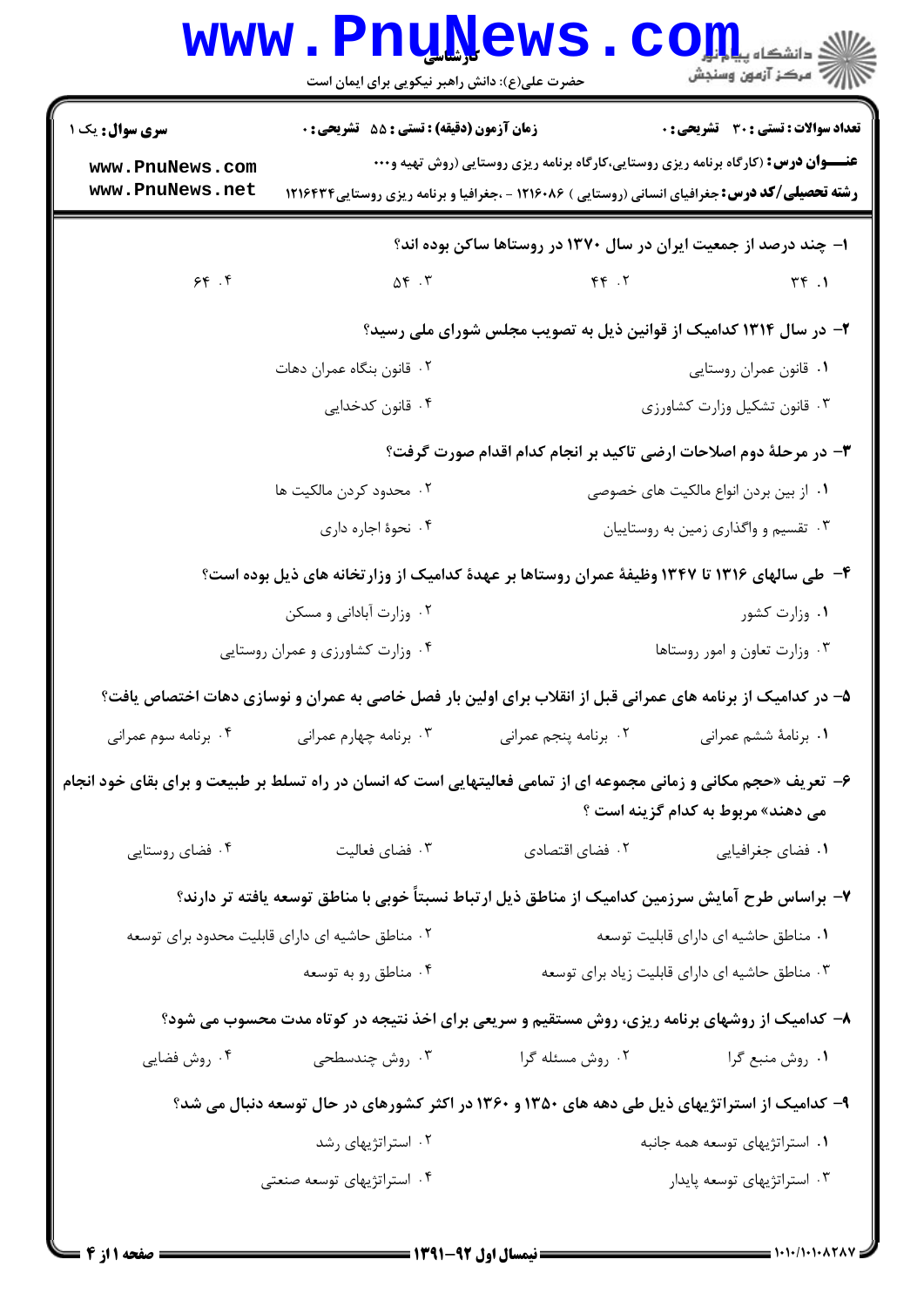|                                            | <b>www.PnuNews</b><br>حضرت علی(ع): دانش راهبر نیکویی برای ایمان است | الاد دانشگاه پیارلو<br>الا دانشگاه پیامون                                                                                                                                                            |  |
|--------------------------------------------|---------------------------------------------------------------------|------------------------------------------------------------------------------------------------------------------------------------------------------------------------------------------------------|--|
| <b>سری سوال : ۱ یک</b>                     | زمان آزمون (دقیقه) : تستی : 55 آتشریحی : 0                          | <b>تعداد سوالات : تستي : 30 ٪ تشريحي : 0</b>                                                                                                                                                         |  |
| www.PnuNews.com<br>www.PnuNews.net         |                                                                     | <b>عنــــوان درس:</b> کارگاه برنامه ریزی روستایی،کارگاه برنامه ریزی روستایی (روش تهیه و۰۰۰)<br><b>رشته تحصیلی/کد درس:</b> جغرافیای انسانی (روستایی ) ۱۲۱۶۰۸۶ - ،جغرافیا و برنامه ریزی روستایی1۲۱۶۴۳۴ |  |
|                                            |                                                                     | ۱۰– ایجاد منطقهٔ صنعتی برای کدام نوع از روستاها ضرورت دارد؟                                                                                                                                          |  |
|                                            | ۰۲ روستاهای پرجمعیت                                                 | ۰۱ روستاهای نزدیک جاده اصلی                                                                                                                                                                          |  |
|                                            | ۰۴ روستاهای بزرگ نزدیک به شهر                                       | ۰۳ روستاهای مرکزی درجه یک                                                                                                                                                                            |  |
|                                            |                                                                     | 11– کدامیک از موارد ذیل جزء اهداف عمدهٔ طرح های هادی روستایی هستند؟                                                                                                                                  |  |
|                                            | ۰۲ گسترش عدالت اجتماعی در روستاها                                   | ٠١ افزايش فرصتهاى شغلى در مناطق روستايي                                                                                                                                                              |  |
|                                            | ۰۴ انتقال تکنولوژی به روستاها                                       | ۰۳ توسعه روابط شهر و روستا                                                                                                                                                                           |  |
|                                            |                                                                     | ۱۲– شناخت و بررسی علل پیدایش و مراحل توسعهٔ روستایی در گذشته، در کدامیک از مراحل شناخت و ارزیابی وضع موجود<br>طرح هادی بررسی می شد؟                                                                  |  |
|                                            | ۰۲ مطالعات حوزهٔ نفوذ روستا                                         | ۰۱ مطالعات جغرافیای سیاسی و طبیعی                                                                                                                                                                    |  |
|                                            | ۰۴ مطالعات كالبدى روستا                                             | ۰۳ مطالعات حوزة اقتصادي بلافصل روستا                                                                                                                                                                 |  |
|                                            |                                                                     | ۱۳- شرط اول موفقیت فعالیتها و کلید نیل به اهداف کیفی توسعه و عمران روستایی در طرحهای هادی چیست؟                                                                                                      |  |
|                                            | ۰۲ انتخاب صحيح روستا                                                | ۰۱ تعیین ضوابط دقیق در اجرای طرح                                                                                                                                                                     |  |
|                                            | ۰۴ توجه به طرحهای بالادست در تهیه طرح                               | ۰۳ توجه به ابعاد کیفی در تهیهٔ طرح                                                                                                                                                                   |  |
|                                            |                                                                     | ۱۴- مؤثرترین روش برای جمع آوری اطلاعات، مبتنی بر کدام گزینه است؟                                                                                                                                     |  |
|                                            | ۰۲ با توجه به وسعت منطقه مورد مطالعه                                | ٠١. براساس اهداف تحقيق                                                                                                                                                                               |  |
| ۰۴ با توجه به روش انجام تحقیق و وسعت مسئله |                                                                     | ۰۳ براساس ماهیت، وسعت و بزرگی مسئلهٔ تحقیق                                                                                                                                                           |  |
|                                            |                                                                     | ۱۵– در کدامیک از روشهای گردآوری اطلاعات احتمال یکنواختی جوابها وجود دارد؟                                                                                                                            |  |
|                                            | ۰۲ روش مصاحبه شخصی                                                  | ۰۱ روش مصاحبه گروهی - حضوری                                                                                                                                                                          |  |
|                                            | ۰۴ روش مصاحبه منظم                                                  | ۰۳ روش پستی و مراجعه مستقیم                                                                                                                                                                          |  |
|                                            |                                                                     | ۱۶– وقتی آزمودنی ها افرادی بی سواد یا افرادی با اختلالات خواندنی و نوشتنی هستند، بهتر است از کدامیک از ابزارهای ذیل<br>برای جمع آوری اطلاعات استفاده کرد؟                                            |  |
|                                            | ۰۲ مشاهدهٔ دقیق و منظم                                              | ۰۱ مصاحبه                                                                                                                                                                                            |  |
|                                            | ۰۴ پرسشنامه مبتنی بر پرسش                                           | ۰۳ پرسشنامه گروهی و حضوری                                                                                                                                                                            |  |
|                                            |                                                                     |                                                                                                                                                                                                      |  |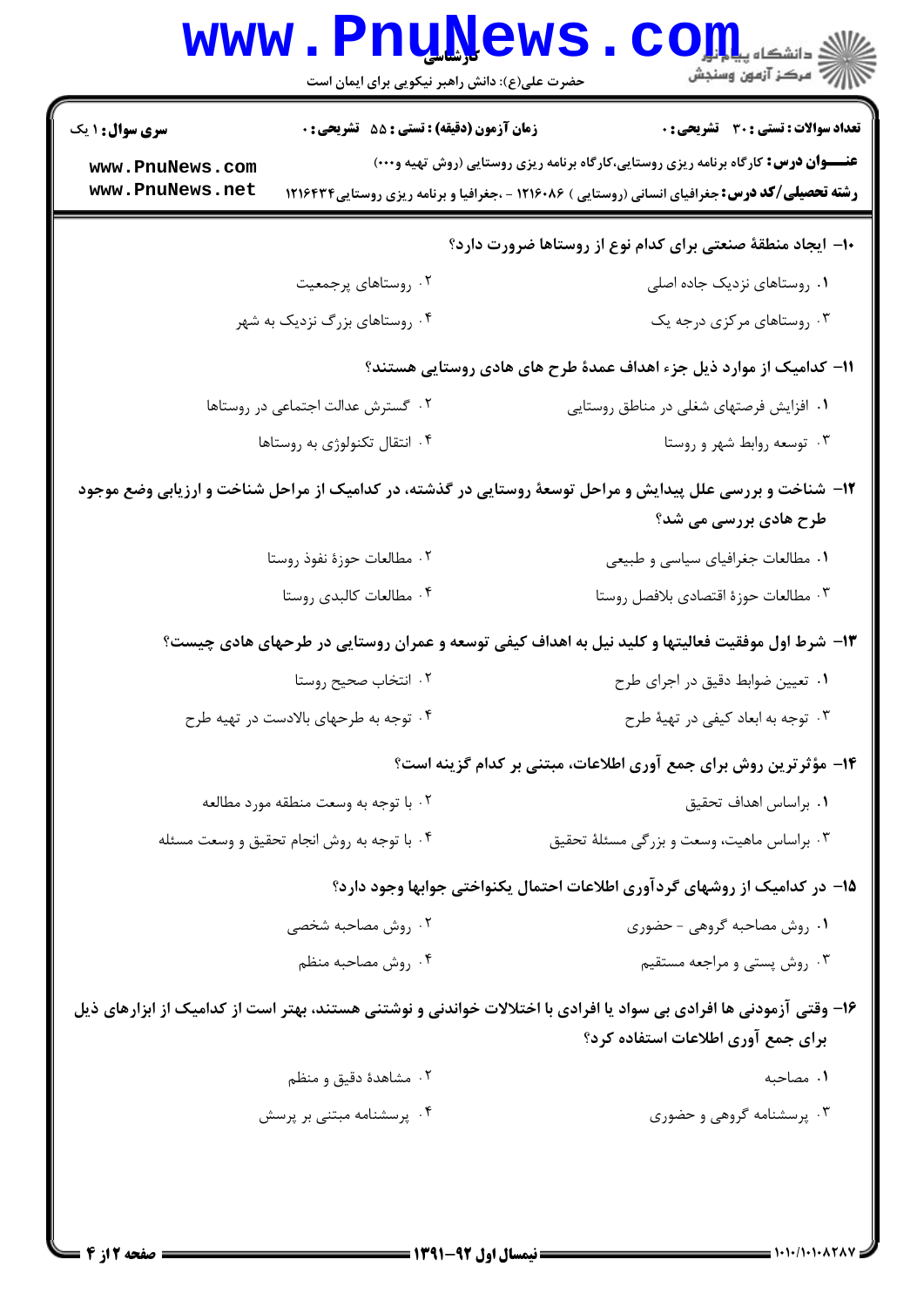|                        | <b>www.PnuNews</b><br>حضرت علی(ع): دانش راهبر نیکویی برای ایمان است   |                                                                                                            | الاد دانشکاه پیابازیا<br>ارگ مرکز آزمون وسنجش                                                            |
|------------------------|-----------------------------------------------------------------------|------------------------------------------------------------------------------------------------------------|----------------------------------------------------------------------------------------------------------|
| <b>سری سوال : ۱ یک</b> | زمان آزمون (دقیقه) : تستی : 55 تشریحی : 0                             |                                                                                                            | <b>تعداد سوالات : تستی : 30 ٪ تشریحی : 0</b>                                                             |
| www.PnuNews.com        |                                                                       | <b>عنـــوان درس:</b> کارگاه برنامه ریزی روستایی،کارگاه برنامه ریزی روستایی (روش تهیه و۰۰۰)                 |                                                                                                          |
| www.PnuNews.net        |                                                                       | <b>رشته تحصیلی/کد درس:</b> جغرافیای انسانی (روستایی ) ۱۲۱۶۰۸۶ - ،جغرافیا و برنامه ریزی روستایی1۲۱۶۴۳۴      |                                                                                                          |
|                        |                                                                       | ۱۷- برای بررسی صحت پرسشنامه و از بین بردن تردیدها نسبت به تطبیق پذیری آن با شرایط واقعی منطقه چه اقدامی می | توان انجام داد؟                                                                                          |
|                        | ۰۲ استفاده از پرسشنامه های استاندارد خارجی                            |                                                                                                            | ۰۱ استفاده از پرسشنامه های استاندارد داخلی                                                               |
|                        | ۰۴ استفاده از پرسشگران متخصص و محلی<br>۰۳ پیش آزمون پرسشنامه در منطقه |                                                                                                            |                                                                                                          |
|                        |                                                                       | ۱۸– کدام عبارت در مورد شرایط و ضوابط تعیین تعداد نمونه صحیح است؟                                           |                                                                                                          |
|                        |                                                                       |                                                                                                            | ۰۱ نمونه باید دارای تورش باشد                                                                            |
|                        |                                                                       |                                                                                                            | ۰۲ باید از لحاظ آماری واریانس آن به قدر کافی کوچک باشد                                                   |
|                        |                                                                       | ۰۳ هر چه تعداد نمونه کوچک باشد واریانس برآورد کوچکتر است                                                   |                                                                                                          |
|                        |                                                                       |                                                                                                            | ۰۴ میزان اشتباه در نمونه گیری متناسب با واریانس است                                                      |
|                        |                                                                       | ۱۹- در مطالعات روستایی کدامیک از روشهای نمونه گیری بیشتر مورد استفاده قرار می گیرد؟                        |                                                                                                          |
|                        | ۰۲ نمونه گیری چند مرحله ای                                            |                                                                                                            | ۰۱ نمونه گیری تصادفی سیستماتیک                                                                           |
|                        | ۰۴ نمونه گیری خوشه ای                                                 |                                                                                                            | ۰۳ نمونه گیری تصادفی ساده                                                                                |
|                        |                                                                       | ۲۰- وقتی تعداد اقلام و نتایج مطالعه کم است معمولاً از چه نوع جداولی برای نمایش اطلاعات استفاده می شود؟     |                                                                                                          |
| ۰۴ نیمه جدول           | ۰۳ جداول آماری                                                        | ۰۲ جداول خلاصه                                                                                             | ۰۱ جداول عمومی                                                                                           |
|                        |                                                                       | ۲۱− در کدامیک از انوع نقشه ها، طبقات مختلف زمین، نوع مواد و فلزات نمایش داده می شوند؟                      |                                                                                                          |
| ۰۴ نقشه های جغرافیایی  | ۰۳ نقشه های پلانیمتری                                                 | ۰۲ نقشه های کاداستر                                                                                        | ۰۱ نقشه های ژئولوژی                                                                                      |
|                        |                                                                       | ۲۲- علائمی که از تکرار منظم یک عنصر تصویری بر روی سطحی که حدود و ثغور آن مشخص گردیده، تشکیل می شود، چه نام | دارد؟                                                                                                    |
| ۰۴ نماد نسبی           | ۰۳ پونسیف                                                             | ۰۲ علائم نمادين                                                                                            | ٠١ علائم قرارداري                                                                                        |
|                        |                                                                       | ۲۳– کدامیک از نقشه های ذیل بیشتر در طرح های عمران روستایی مورد استفاده قرار می گیرند؟                      |                                                                                                          |
|                        | ۰۲ نقشه های ۱:۱۰۰،۰۰۰                                                 |                                                                                                            | ۰۱ نقشه های ۱:۲۵۰،۰۰۰                                                                                    |
|                        | ۰۴ نقشه های ۱:۲۰،۰۰۰                                                  |                                                                                                            | ۰۳ نقشه ای ۵۰،۰۰۰ :                                                                                      |
|                        |                                                                       |                                                                                                            | <b>۲۴</b> - کدام نمودار، دامنهٔ تغییرات صفات آماری را طی چند سال یا یک دورهٔ زمانی و تاریخی نشان می دهد؟ |
|                        | ۰۲ نمودارهای پراکندگی                                                 |                                                                                                            | ۰۱ نمودارهای خطی                                                                                         |
|                        | ۰۴ نمودار پدیده های متحرک                                             |                                                                                                            | ۰۳ هيستوگرام                                                                                             |
|                        |                                                                       |                                                                                                            |                                                                                                          |